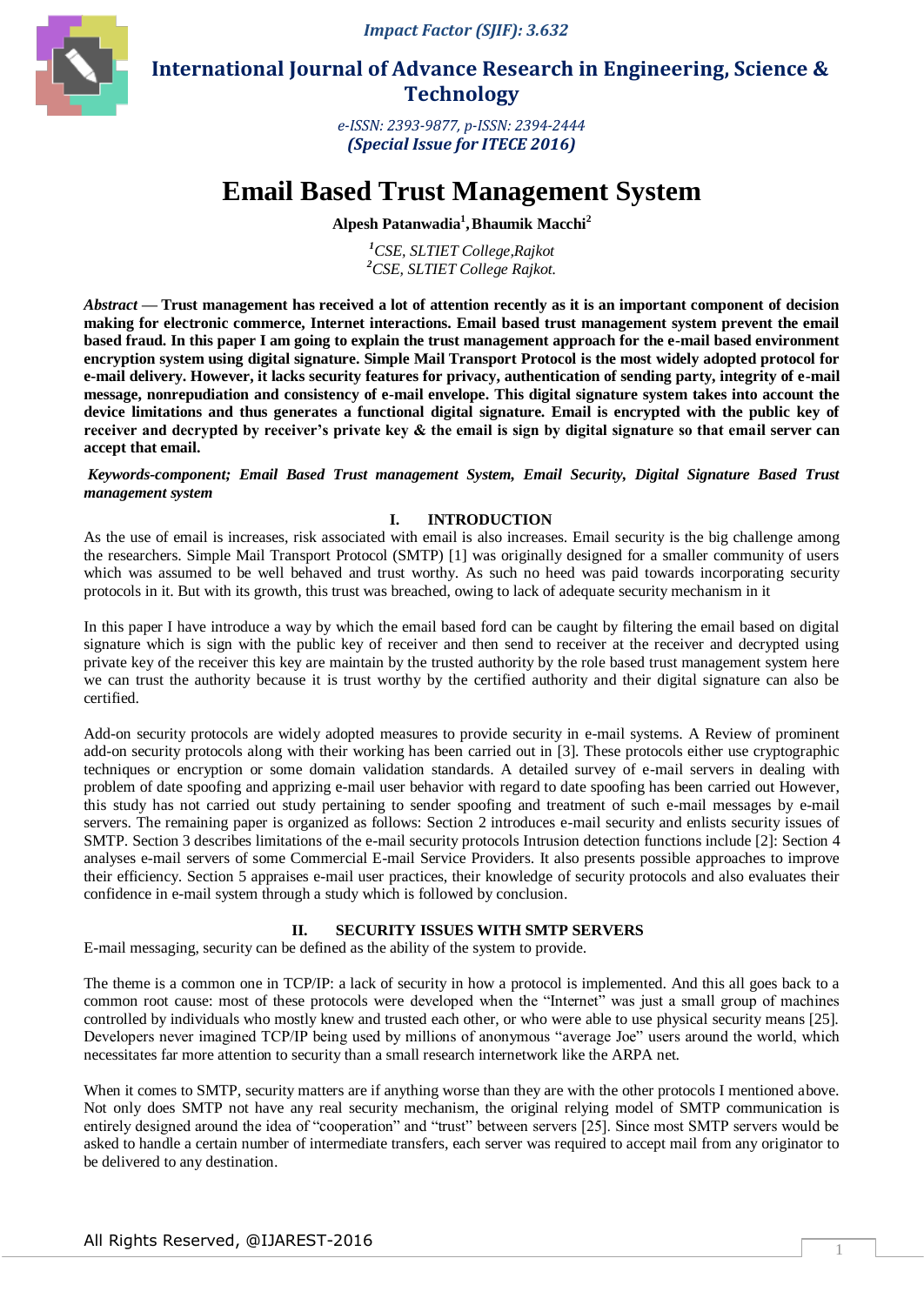The basic assumption in this model is that SMTP servers would all be "well-behaved", and not abuse the system by flooding intermediate servers with lots of mail to be delivered, or sending bogus messages to cause problems. This all changed as the Internet exploded in popularity in the 1990s. Con artists, hackers, and disreputable salespeople all discovered that e-mail could be used for "free" delivery of messages simply by submitting them to an SMTP server for delivery. The result was overloaded servers, primarily due to the sending of large quantities of unwanted e-mail, which Internet users commonly call spam.

# **III. LIMITATIONS OF E-MAIL SECURITY PROTOCOLS**

Secure Socket Layer (SSL) [11] and Secure SMTP over TLS [12] are encryption based methods that respectively create encrypted secure channel between the sending and receiving MTA's at sockets and transport layers. They are simple methods to obtain e-mail privacy without efforts of the end user but Secure SMTP over TLS guards only the path between client and server and not the endpoints that are authenticated by certifying authorities and not the Domain Name System (DNS) [13]. Cryptography based encryption techniques for e-mail security includes Privacy-Enhanced Mail (PEM) [14], Pretty Good Privacy (PGP) [15], GNU Privacy Guard (GPG) [16] and Secure Multi-purpose Internet Mail Extensions (S/MIME) [17, 18]. PEM lacks flexibility and more seriously requires trusting a single Certificate Authority (CA) infrastructure which is the reason for its almost negligible adoption [19]. PGP and GPG are PKI based scheme with sporadic adoption and as such are limited to a smaller user community.

#### **3.1 SMTP vulnerabilities [28]**

There is a big vulnerability that is present in the SMTP protocol which allows once logged in users to send illegitimate emails. The connection to a SMTP server is established using the telnet command

> telnet smtp.exampe.com 25

 This command opens a connection to the server providing email server at port number 25.Usually the response is of the

**form:** 220 smtpmailserver.ontheinternet.com Microsoft ESMTP MAIL Service, Version: 5.0.2195.6713 ready at Mon, 11 Apr 2005 11:15:50 -0400

This means you are successfully connected to the Server! Next we issue a command to say hello to the gateway.

> "hello"

.

**Response:**"250smtpmailserver.ontheinternet.com [10.1.1 .x]" This means that the gateway greets you!

#### **Then the rcpt to command is issued to specify the Recipient.**

> "rcpt to: person@targetdomain.com":

Who are we sending the e - mail to?

**Response:** "250 2.1.[5 person@targetdomain.com"](mailto:person@targetdomain.com)

This means that we are close to sending our spoofed e-mail message!!!

**Action:** "data (then hit enter)":

Tell the smtp server we are writing our message next!

**Response:** "354 Start mail input; end with <CRLF>.<CRLF>":

The mail server is telling us to write our message then type "enter" a period ".", then "enter" again

**Result:** You type your message

**Action:** "(Hit enter) type "." (Hit enter)":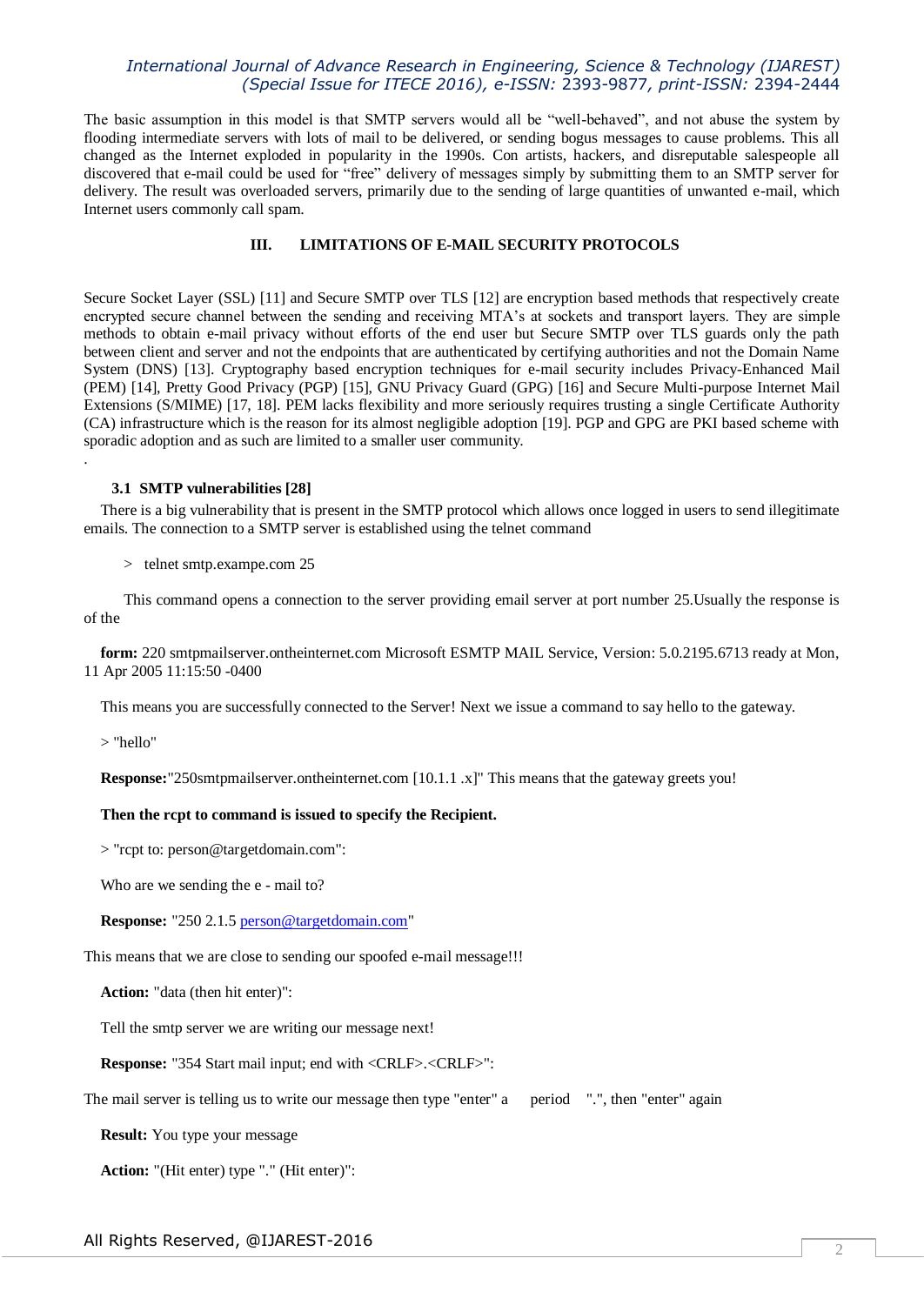Tell the smtp server we are finished writing our message!

**Response:** "2502.6.0<smtpmailserverWQm21OesnsI0000148e@smtpmailserver.ontheinternet.com>Queued mail for delivery"

**Result:** The SMTP mail server has just accepted your e-mail for delivery and has queued it for sending! It is evident from the above example that the mail server does not authenticate the sender email ID and it may be duplicated. Sending fake emails from SMTP server is therefore a common practice.

# **3.2 Vulnerabilities in Email Security**

Email security must consider three fundamental dimensions of vulnerability:

- **Inbound email threats** such as spam, phishing attacks, malware, spyware, blended threats, scams, and spoofs.
- **Outbound vulnerabilities** and liabilities including accidental data loss, intentional data leakage, botnet activity, and contaminated outbound mail. Outbound protection strategies must protect email in transit.
- **Risks associated** with email within the organization including inappropriate sharing of sensitive data and malware contamination. Organizations must protect email "at rest" – both the contents of user inboxes and folders as well as email archives.

## **IV. PROBLEM STATEMENT**

Email is send by the SMTP protocol. Due to the limitation of the SMTP protocol any user can connects to the SMTP server and can compose an email with the fake header information. Because of the limitations SMTP server accept the email without any verification of source of the email and user can be a victim of the spoofing attack.

#### **V. TRUST MANAGEMENT SYSTEM**

Systems in which multiple entities share resources often use an access control mechanism. The problem of access control can be broken into two sub problems: determining whether or not a request should be allowed, and enforcing the decision. Trust management systems solve the first sub problem by defining languages for expressing authorizations and access control policies, and by providing a trust management engine for determining when a particular request is authorized. Traditional access control mechanisms are centralized and operate under a closed world assumption in which all of the parties are known. Trust management systems generalize traditional mechanisms by operating in distributed systems and eliminating the closed world assumption. Over the last ten years, a number of trust management systems have been developed, some focusing on authentication [20, 21, 22], others for specialized purposes [3, 8, 18], others for general purpose authorization [4, 6, 13], and others based on logics [1, 2, 17]. Because of the wide range in precision in the specification of these systems and the wide variety of trust management languages, it is difficult to compare the systems in order to intelligently decide which to apply to a new situation. Because of the lack of formality in many of the specifications, it is difficult to understand their weaknesses, which is especially troubling since the domain of interest is often security related. Finally, because there is no common conceptual framework underlying the systems, it is difficult to reason about the trade-offs made in their design. This makes the design of new trust management systems more of an art than a science

Trust and reputation, a closely related term, are firmly rooted in sociology, and those roots should not be forgotten. However, trust is quite a complicated phenomenon, the concept itself carrying many meanings

Trust is defined as the extent to which one party is willing to participate in given action with a given partner considering the risk. Here the trust decision is binary based on the balance of the trust and risk which is posed by the trustee.

The task of the trust management is

- Initializing a trust relationship
- Observation
- Evolving reputation and trust

A TM language has a mechanism for identifying principals, a syntax for specifying policy statements and queries, and a semantic relation that determines whether a query is true given a set of policy statements.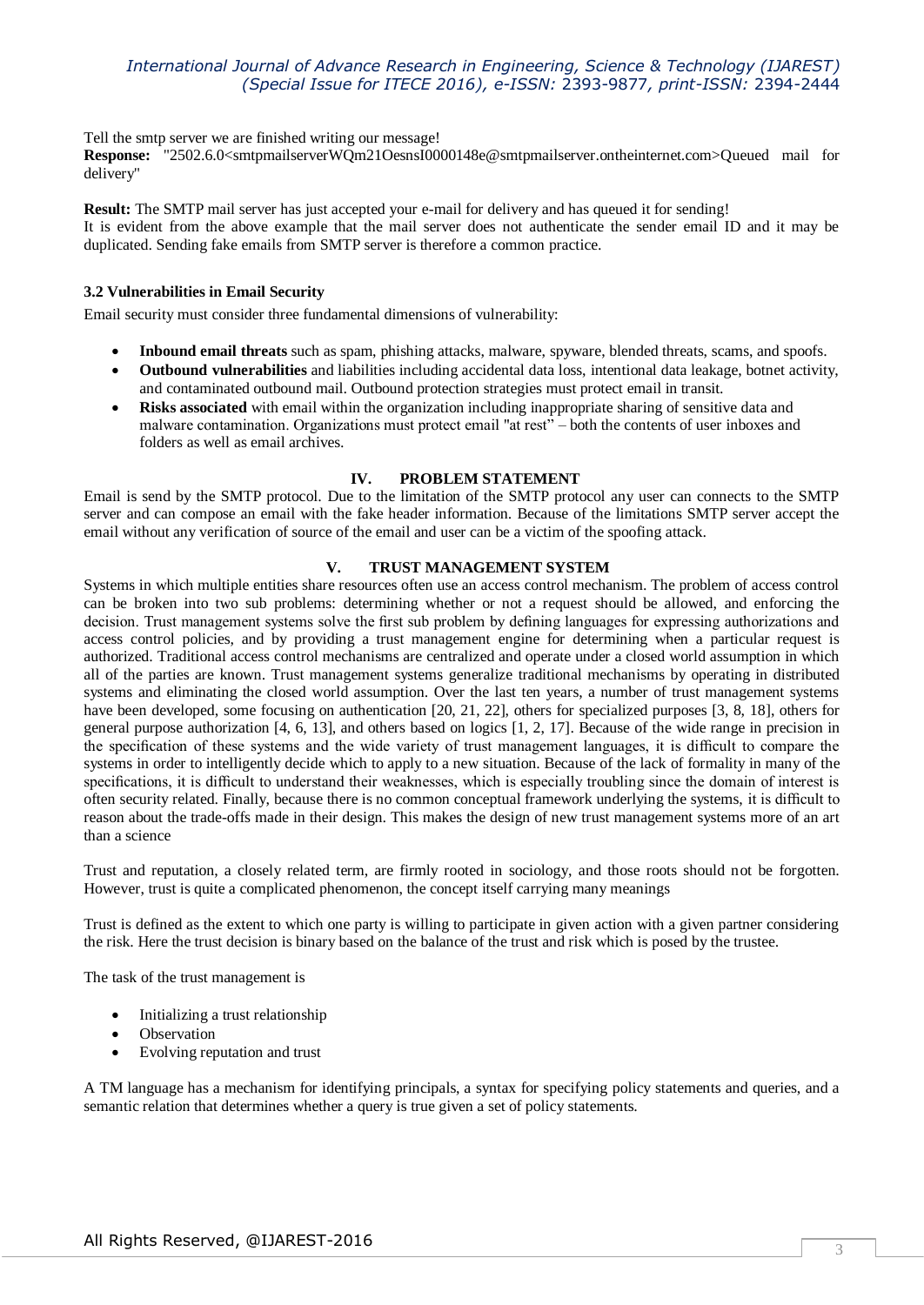#### **5.1 Deduction**

Deduction implements the semantic of the language. A TM system may have the following deduction engines (algorithms). A proof checking engine takes a set of policy statements, a query, and an answer as input, and verifies that the answer is true. The answer may be equipped with proofs (or proof hints) to make proof checking simpler. A proof construction engine (also known as a chain discovery engine) takes a set of policy statements and a query as input, and finds an answer, optionally constructing proofs (or proof hints). In systems that may have a large number of (e.g., millions of) policy statements stored in a de-centralized manner, a chain discovery engine does not have the complete set of policy statements as input, and should be able to start evaluation with a query and an incomplete set of policy statements and to interleave retrieving policy statements and inference.

ATM system can provide a more expressive global-scale public-key infrastructure, by having digital credentials for driver licenses, student IDs, credit cards, organization memberships, trusting relationships regarding these digital credentials, and so on. In these cases, online transaction may require the combination of these credentials.

#### **VI. EVALUATING E-MAIL SERVERS**

Availability of free e-mail accounts with or without POP3 and IMAP access through some commercial e-mail service providers has increased the popularity of this very Internet application. However, this has also increased the security risks as spammers and hackers try to reach more and more people through this application for their illicit financial gains. Several anti-spoofing standards like Sender ID/SPF and DKIM successfully validate sending domains. They are not, however, strictly being used in all e-mail servers. Spoofed e-mails from domains that do not follow any standardized anti-spoofing standard are not detected by receiving e-mail servers.

Now in email the sender identities is very important aspects for Email security and the sender related trust is very important in the trust management system the sender's identity is verified by the receiver email server's trust management policies. The receiver email server only accepts the encrypted email with the public key encryption technique and the digital signature for the trust relation between the sender and receiver for email communication.

# **VII. DIGITAL SIGNATURE TECHNOLOGY**

#### **7.1 Functions of Digital Signature**

Digital Signature is a method to encrypt a message (such as documents, contracts, notifications) which will be transferred, adopting data-exchanging protocol and data-encrypting algorithm. An abstract is produced in this procession. The abstract is like signature or seal which can be used by receiver to verify the identity of the sender [4]. The functions of digital signature: (1) Assuring data integrity. Once the message changes a little, the abstract will change a lot for hash function's peculiarity, so that avoids the message being distorted. (2)Anti-deniability. Using public key cryptography algorithm, the sender can't deny that he has sent the message for he has the private key. (3)Avoiding receivers forging message that is claimed to be from the sender.

## **7.2 Public Key Encrypting Scheme**

As the base of digital signature technology, public key encrypting technology should be introduced first in the following content. In the traditional cryptography system, the cipher code

Used in the process of encrypting plain text into cipher text and in the inverse process is the same. This method is called symmetric cryptography technology. Public key encrypting scheme is a kind of a symmetric cryptography technology. It resolves the difficult problems in application. Its basic idea: the keys of the two parties are different. Every user has a key pair. One is private key which is saved by the user himself, another one is issued in public places such as internet for downloading or enquiring. Public key algorithm is very slow (with contrast to private algorithm). It is designed for a little data, but not for much data. It is usually used together with hash function in digital signature.

#### **7.3 Functions of Digital Signature**

Hash algorithm is an algorithm which is used to compute a data fingerprint of a data block. It is a one-way function which satisfies the following conditions:

- Can receive data with any length;
- Can produce abstract with fixed length;
- Can compute abstract easily;
- Cannot compute message from abstract;
- It is impossible to find two different messages which have same abstract. Hash function can make short abstract with fixed length for the binary data with any length. The popular hash algorithms are MD5, Secure Hash Algorithm (SHA, having all kinds of security level.)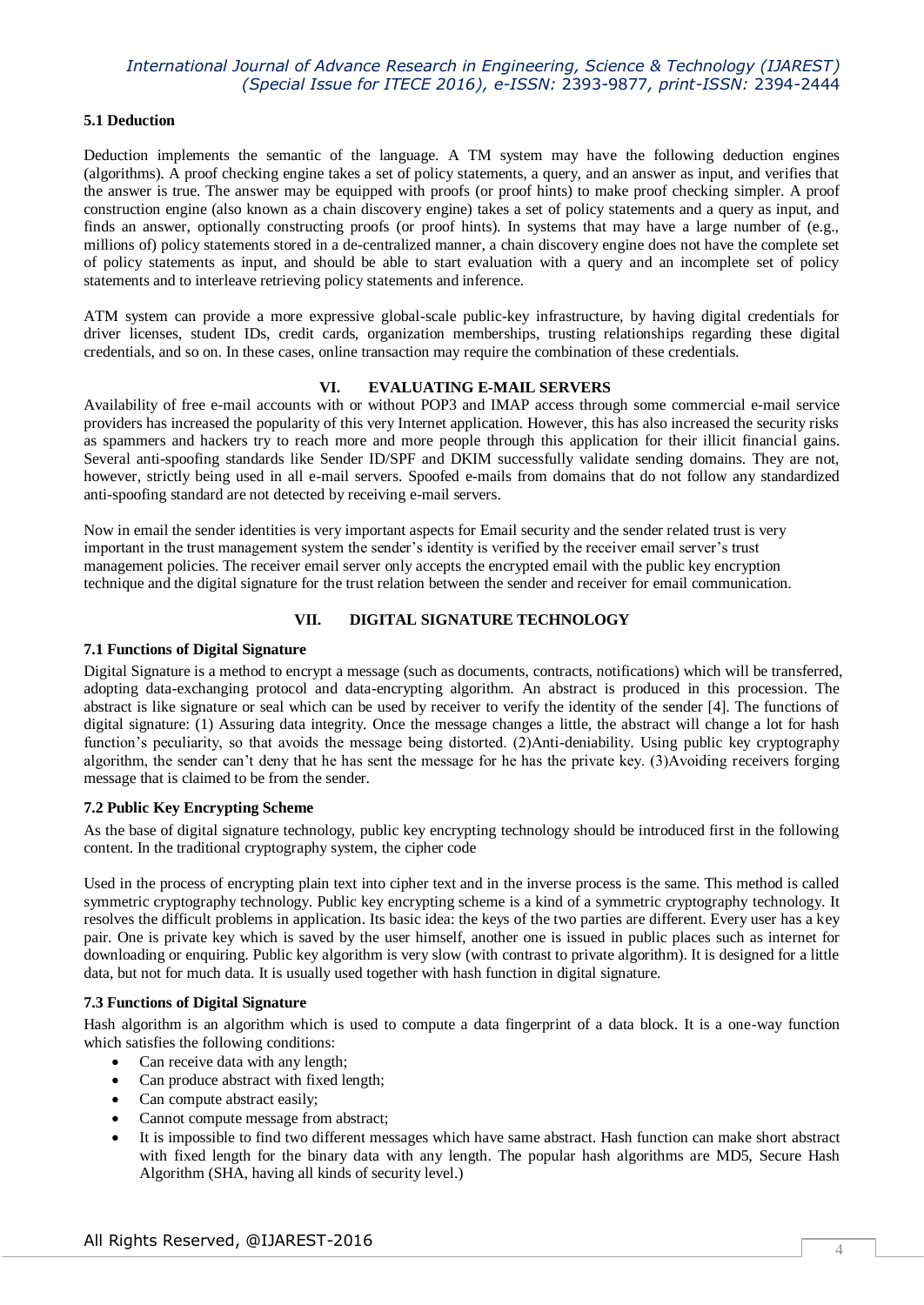

Fig. 1 A Digital Signature Algorithm

# **VIII. PUBLIC KEY ENCRYPTION FOR EMAIL**

The primary benefit of public key cryptography is that it allows people who have no pre-existing security arrangement to exchange messages securely. The need for sender and receiver to share secret keys via some secure channel is eliminated; all communications involve only public keys, and no private key is ever transmitted or shared. [19]. to send an encrypted mail to somebody, you encrypt it using the public key. Only the addressee himself will be able to decrypt it using his private key.

Public key encryption is only safe and secure if the sender of an enciphered message can be sure that the public key used for encryption belongs to the recipient. A third party can produce a public key with the recipient's name and give it to the sender, who uses the key to send important information in encrypted form. The enciphered message is intercepted by the third party, and since it was produced using their public key they have no problem deciphering it with their private key.



Fig. 2 Email Encryption Using Public key Cryptosystem algorithm

[\(http://www.akadia.com/services/email\\_security.html\)](http://www.akadia.com/services/email_security.html)

#### **IX. EMAIL BASED TRUST MANAGEMENTAPPROCH AND FUTURE**

In the email based trust management system email is send by sender to receiver by the SMTP server here by the SMTP server never check the authentication for sender and at the receiver end it will not verify that email is send by the intended user for this reason email is spoof by the attacker by using spoof identity and send by any other SMTP server connect by the telnet and at the receiver end it will not verified that email is send by the authenticated server. As Shown in the figure client1 send the email using SMTP server and at the other end client2 accept email by their SMTP server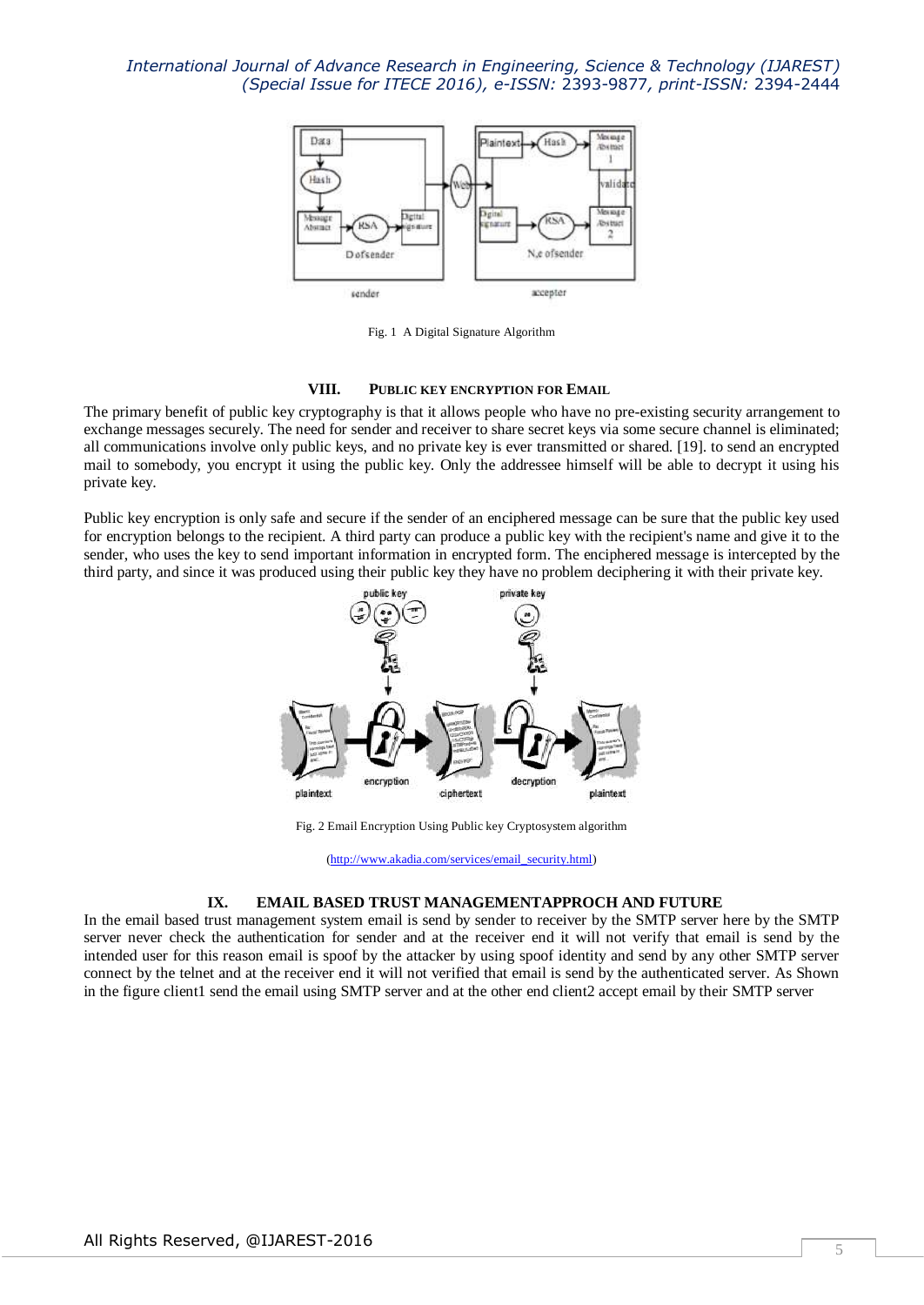

Fig. 3 Email Working System

As shown in the Fig 4. Client A Send the email using SMTP server and that email is encrypted [19,20,21] by public key of the receiver which is maintain by the central trusted authority this authority is trusted based on the role based trust management system that authority is trusted by the certified Agencies. Now email is secure and only be decrypted by the receivers private key but if there is any problem with the security at the receiver end the SMTP server of the receiver check the digital signature for the communication if it is not valid that email is discard by the server here all system is implemented based on the trusted authority and trust management system

In the propose method email is fist digitally sign and then encrypt it with the public key encryption system with the centralize KDC (key distribution Centre) it contain two pair of key public and private key. Email is email is encrypted with the receiver's public key so that only receiver can decrypt it.

At the receiver end it will verified the digital signature if the email is not digital sign then it will be ignore and removed if digital signature is verified then it will going for decryption phase and finally receiver can view that email is verify and digitally sign and verified by trusted authority by using role based trust management system.

## **9.1 Email Transfer Step by Source Server using proposed method**

- Email Send by the user to SMTP server
- SMTP server encrypt the email with the receiver's public key
- Digital Certificate is attached with the email
- Email is Transfer from Source SMTP server to the Receiver's SMTP server

## **9.2 Email Capture step by the receiver using propose method**

- Receiver Server Catch the email from the source
	- Verify for the digital Certificate
	- Decrypt the email with the private key of the receiver
	- Forwarded to the Receiver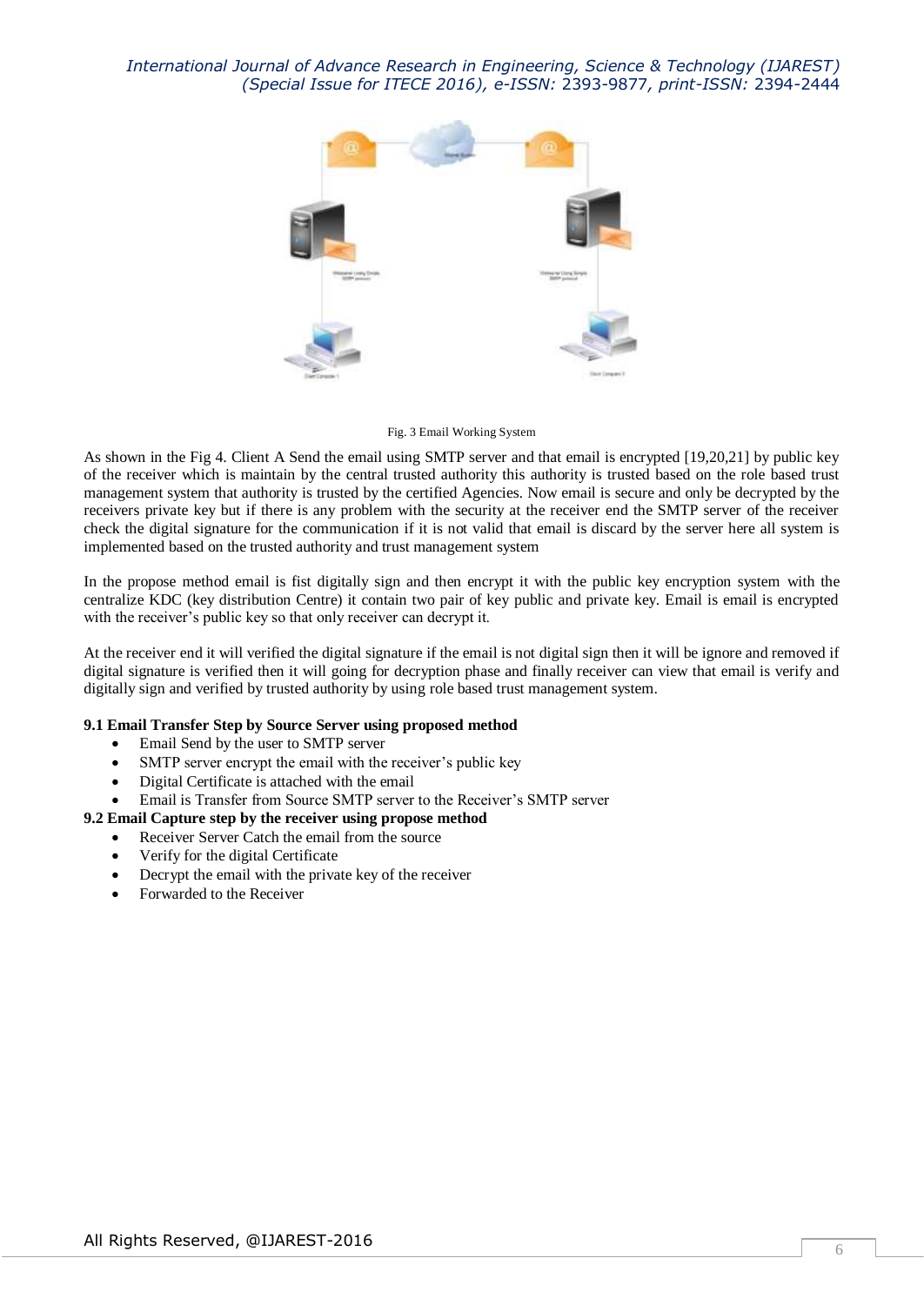

Fig. 4 Email System Using Trust management System

## **X. CONCLUSION**

We have proposed method for email security by using the public key encryption with digital sign signature so that the email authenticity will maintain both the side. Sender sends encrypted email using public key encryption algorithm and then the email is certified by certificate authority so that the receiver server will accept that email only which is digitally sign and only decrypted with the receiver's private key. The digital signature is maintain by the central authority and public and private key is maintain by KDC so and only authorize server get the public key for encryption and decryption.

#### **REFERENCES**

- [1] Klensin, (2001) 'Simple Mail Transfer Protocol' IETF RFC 2821.
- [2] Die, W., and Hellman, M. Exhaustive cryptanalysis of the NBS data encryption Standard. Computer 10(June1977), 74-84.
- [3] Knuth, D.E. The Art of Computer Programming, Vol2:SeminumericalAlg—–orithms.Addison-Wesley, Reading, Mass., 1969.
- [4] 4 Malkin T, Micciancio D, Miner S. Effcient Generic Forward-secure Signatures with an Unbounded Number of Time Periods[C]. Proc. Of Advances in Cryptology-EUROCRYPT. 2002.
- [5] Merkle, R. Secure communications over an in secure channel. Submitted to Comm. ACM.
- [6] Miller, G.L. Riemann's hypothesis and tests for primarily. Proc. Seventh Annual ACMSymp. On the Theory of Computing. Albuquerque, NewMex. May1975, pp. 234-239; extendedvers.availableasRes.Rep.CS-75-27, Dept. of Computer .Sci. U.of Waterloo, Waterloo, Ont., Canada, Oct.1975.
- [7] Niven, I., and Zuckerman, H.S. An Introduction to the Theory of Numbers. Wiley, New York, 1972
- [8] S. T. Kent, (1993) "Internet Privacy Enhanced Mail" Communications of ACM, Vol. 36, No. 8, pp. 40-42.
- [9] Pollard, J.M.Theorems on factorization and primarily testing. Proc.Camb.Phil. Soc.76 (1974), 521-528.
- [10] Potter, R.J., Electronic mail. Science195, 4283(March1977), 1160-1164.
- [11] Tahir Elgamel, and Kipp E. B. Hipman, (1997) "Secure Socket Layer Application Program Apparatus and Method" U.S. Patent No: 5657390.
- [12] P. Hoffman, (2002) "SMTP Service Extension for Secure SMTP over Transport Layer Security", IETF RFC 3207.
- [13] S. Suzuki and M. Nakamura, (2005) "Domain Name System—Past, Present and Future", IEICE Transactions of Communication, E88b (3), pp. 857-864.
- [14] S. T. Kent, (1993) "Internet Privacy Enhanced Mail" Communications of ACM, Vol. 36, No. 8, pp. 48-60.
- [15] PGP, (ND) "Pretty Good privacy (PGP)", http://www.pgp.com, accessed 25 August, 2009.
- [16] W. Koch, (ND) "The GNU privacy guard", http://www.gnupg.org, accessed 7 September 2009.
- [17] B. Ramesdell, (2004) "Secure/Multipurpose Internet Mail Extensions (S/MIME) Version 3.1 Message specification", Internet Engineering Task Force (IETF), RFC 3851.